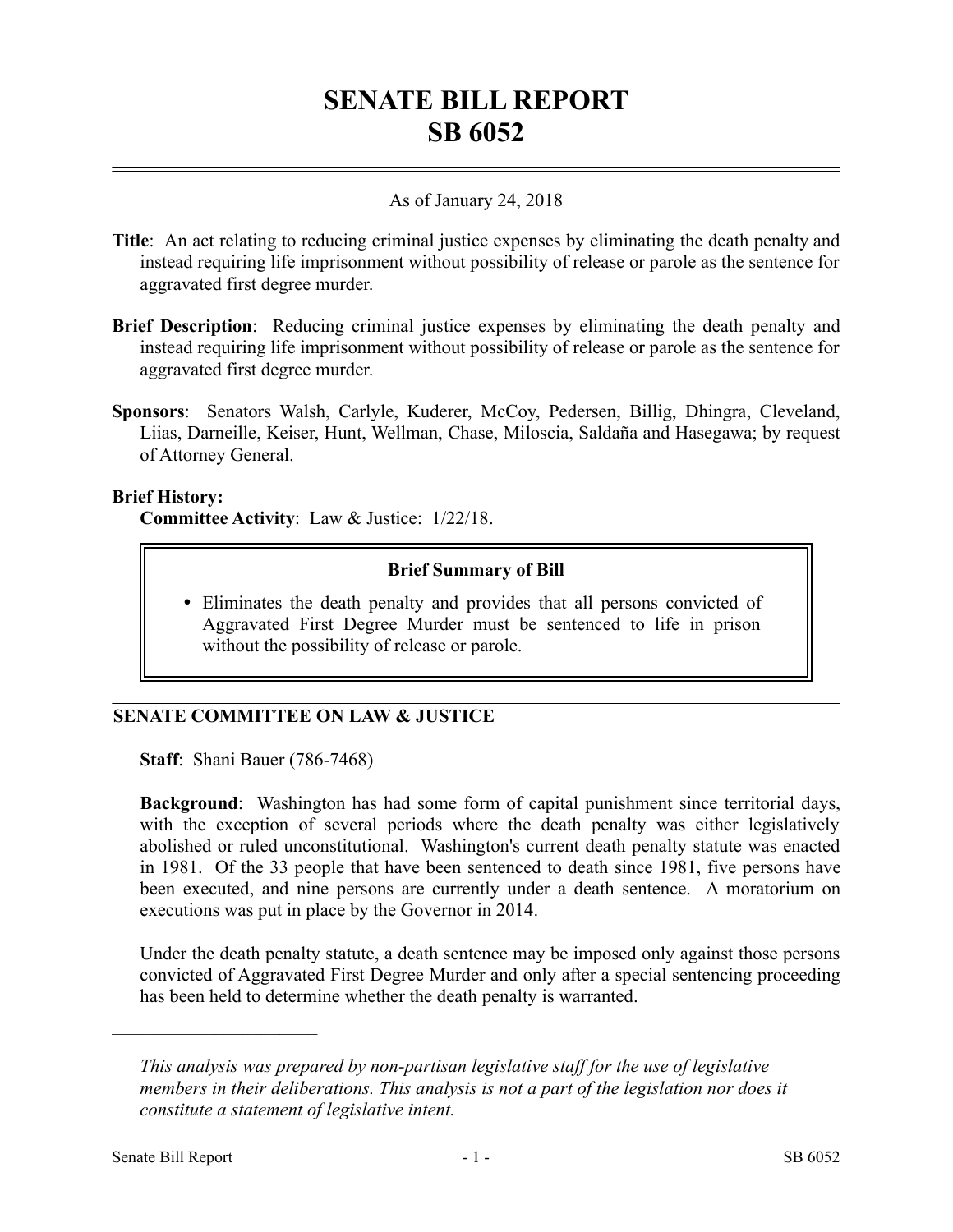Aggravated First Degree Murder. Aggravated First Degree Murder means premeditated first degree murder when any of a specified list of 14 aggravating circumstances exists. Examples of aggravating circumstances include, among others:

- the victim was a police officer performing official duties, or a judge, juror, witness, or attorney and the murder was related to the victim's official duties;
- the murder was committed in the course of, in furtherance of, or in immediate flight from, certain crimes, such as first- or second-degree robbery, rape, or burglary;
- the murder was committed in exchange for money or to conceal the commission of a crime;
- the person committed the murder to obtain or maintain a position in the hierarchy of an organization; and
- there was more than one victim and the murders were part of a common scheme or plan, or the result of a single act.

Special Sentencing Proceeding. A person convicted of Aggravated First Degree Murder is subject to the death penalty only through a special sentencing proceeding, which is held only if the prosecutor files a timely notice on the defendant. During the special sentencing proceeding, the jury must determine unanimously that there are not sufficient mitigating circumstances to merit leniency in order for the death penalty to be imposed. The jury may consider any relevant factor in its deliberation. Examples of mitigating factors are set forth in statute and include:

- the defendant's prior criminal activity;
- any extreme mental disturbance suffered by the defendant at the time of the murder;
- whether the defendant was substantially impaired as the result of a mental disease or defect;
- whether the defendant acted under duress or domination of another;
- the youth of the defendant; and
- the defendant's likelihood of future dangerousness.

If the jury finds that there are sufficient mitigating circumstances to merit leniency, the defendant receives a sentence of life imprisonment without the possibility of release.

Mandatory Review. All death sentences are subject to a mandatory review by the Washington Supreme Court (Court), in addition to other appellate rights. The Court in the mandatory review is required to determine four questions:

- whether there was sufficient evidence to justify the finding that there were not sufficient mitigating circumstances to merit leniency;
- whether the sentence of death is excessive or disproportionate to the penalty imposed in similar cases;
- whether the sentence was the result of passion or prejudice; and
- whether the defendant had an intellectual disability.

As part of the review, the Court engages in a comparative proportionality review to determine whether imposition of the death penalty in a particular case is proportionate to the penalty imposed in similar cases, considering any reported case that carried the possibility of a death penalty. The Court considers four factors when conducting the comparative proportionality review: the nature of the crime; the aggravating circumstances; the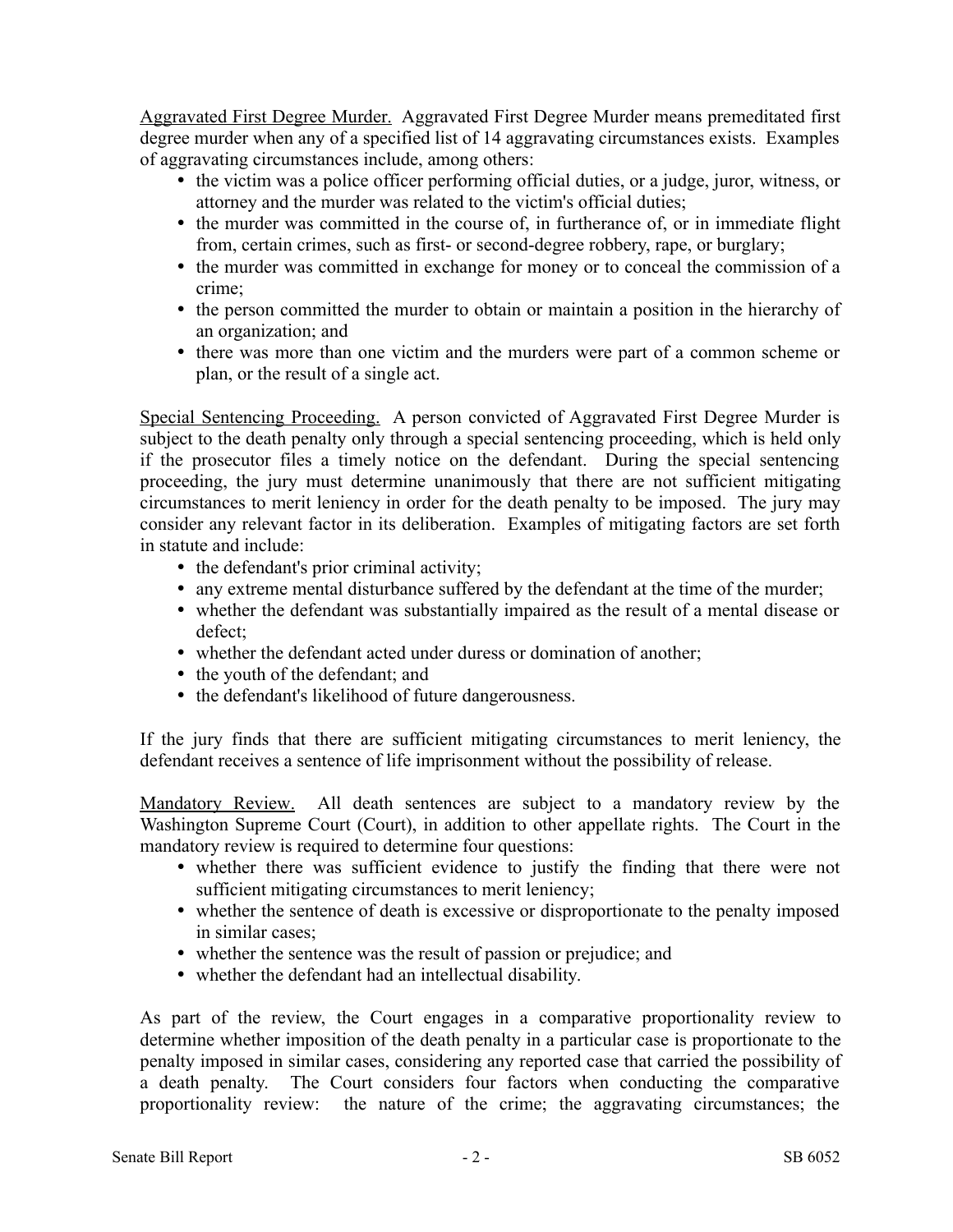defendant's criminal history; and the defendant's personal history. Comparative proportionality review has two fundamental goals: to avoid random arbitrariness and imposition of the death sentence in a racially discriminatory manner. The Court has held that the death penalty is not disproportionate in a given case if death sentences have generally been imposed in similar cases, and its imposition in the present case is not wanton or freakish.

Execution of a Death Sentence. The death penalty in Washington is carried out by lethal injection or, at the election of the condemned person, by hanging. The execution of an inmate under a death sentence occurs at the Washington State Penitentiary in Walla Walla under the supervision of the superintendent and in accordance with a Department of Corrections policy governing capital punishment procedures.

**Summary of Bill**: The death penalty is eliminated, and all statutory procedures for imposing and carrying out a sentence of death are repealed.

A person convicted of Aggravated First Degree Murder must be sentenced to life without the possibility of release or parole.

**Appropriation**: None.

**Fiscal Note**: Available.

### **Creates Committee/Commission/Task Force that includes Legislative members**: No.

**Effective Date**: Ninety days after adjournment of session in which bill is passed.

**Staff Summary of Public Testimony**: PRO: After observing years of having the death penalty, talking with families, and attending executions, it is clear that Washington's criminal justice system would be better without it. The death penalty is not necessary for safety and is not a deterrent to crime. Life without parole is a death sentence and in many circumstances is less preferable to the inmate than death. The financial and emotional toll of a lengthy legal battle for both the taxpayer and the family is not worth it. People that are in favor of the death penalty support the death penalty that they wish we had and not the one we actually have. The current system is unworkable and does not serve victims' needs. Further, the prosecution is disproportionate depending on the county of conviction. Many small counties do not have the resources to fund a death penalty case and therefore will not ask for it. It is inequitable for an offender to get the death penalty or not depending simply on where he or she lives. Even the larger counties that have the funds to prosecute a death penalty case end up siphoning resources from other criminal justice endeavors. This does a disservice to other victims and families. The money could be better spent elsewhere than on the prosecution of one case.

Jurisprudence around the death penalty is unique. It requires at least two attorneys assigned during the duration of the case and two attorneys during the appeal. Courts look for perfection due to the high stakes of the case. An appeal goes directly to the Supreme Court and then to Federal court. After those are complete, there is a round of habeas corpus appeals. Throughout all of these appeals, the victims' families are in fear that the case will be